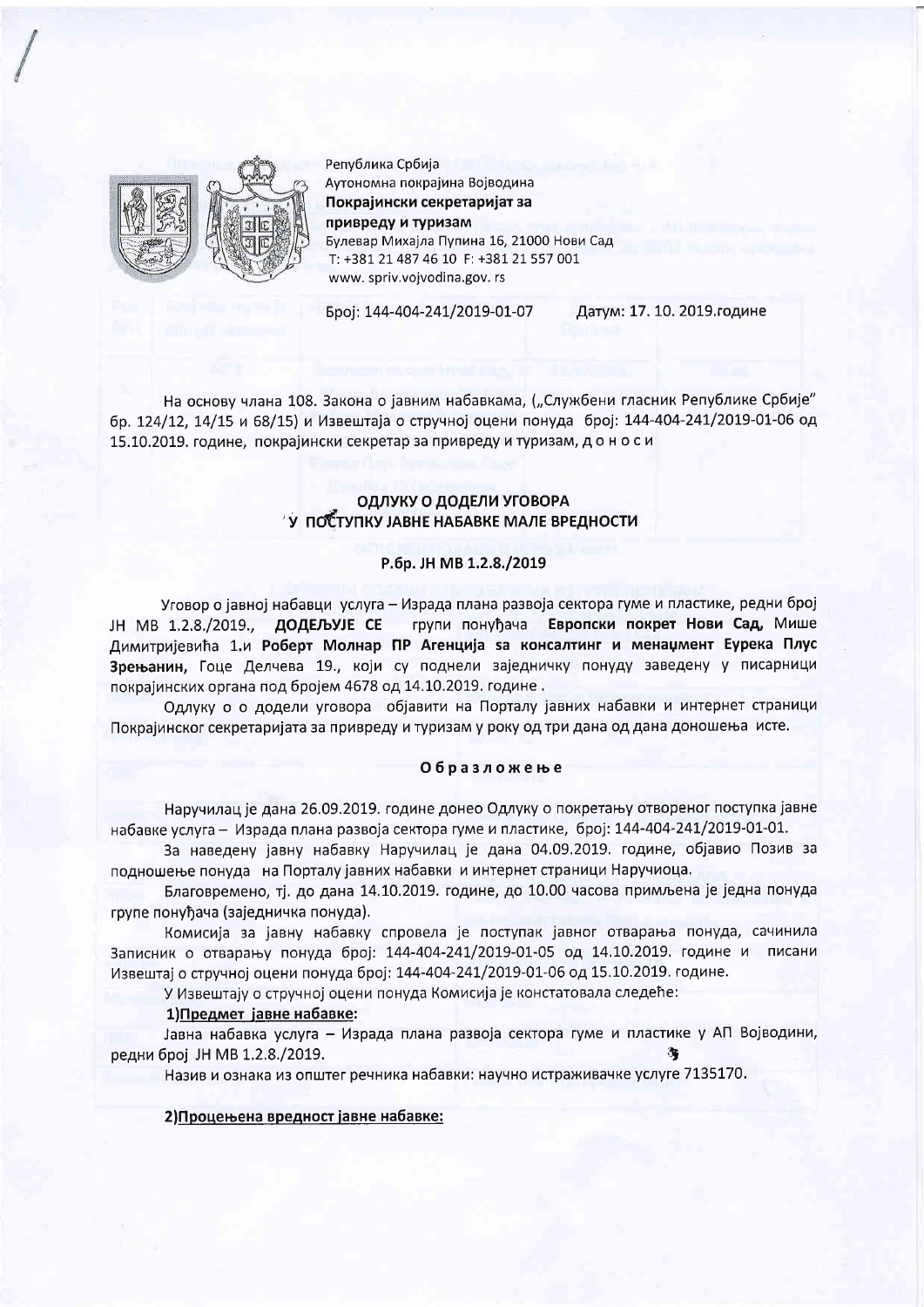Процењена вредност јавне набавке је 2.000.000,00 динара, без пдв.

## 3) Основни подаци о понуђачима:

за јавну набавку услуга - Израда плана развоја сектора гуме и пластике у АП Војводини, редни број ЈН МВ 1.2.8./2019., благовремено, тј. до дана 14.10 2019. године до 10.00 часова, примљена је једна понуда понуђача и то:

| Ред.<br>број | Број под којим је<br>понуда заведена | Назив или шифра понуђача                                                                                                                                                         | Датум<br>Пријема | Час   |
|--------------|--------------------------------------|----------------------------------------------------------------------------------------------------------------------------------------------------------------------------------|------------------|-------|
| 1.           | 4678                                 | Европски покрет Нови Сад,<br>Мише Димитријевића 1.и<br>Роберт Молнар ПР Агенција<br>sa консалтинг и менаџмент<br>Еурека Плус Зрењанин, Гоце<br>Делчева 19 (заједничка<br>понуда) | 14.10.2019.      | 09.40 |

## ОСНОВНИ ПОДАЦИ О ПОНУЂАЧИМА

### 1. ОСНОВНИ ПОДАЦИ О ПОНУЂАЧИМА ИЗ ГРУПЕ ПОНУЂАЧА ОСНОВНИ ПОДАЦИ О ПОНУЂАЧУ-НОСИОЦУ ПОСЛА

| Назив:              | Европски покрет Нови Сад                |
|---------------------|-----------------------------------------|
| Адреса:             | Нови Сад, Мише Димитријевића 1          |
| Матични број:       | 28024282                                |
| ПИБ:                | 106787876                               |
| Законски заступник: | Александар Симурдић, генерални секретар |

# ОСНОВНИ ПОДАЦИ О ПОНУЂАЧУ-ЧЛАНУ ГРУПЕ ПОНУЂАЧА

| Назив:              | Роберт Молнар ПР Агенција ѕа консалтинг и<br>менаџмент Еурека Плус Зрењанин, |
|---------------------|------------------------------------------------------------------------------|
| Адреса:             | Зрењанин, Гоце Делчева 19                                                    |
| Матични број:       | 64373676                                                                     |
| ПИБ:                | 109709627                                                                    |
| Законски заступник: | Роберт Молнар, предузетник                                                   |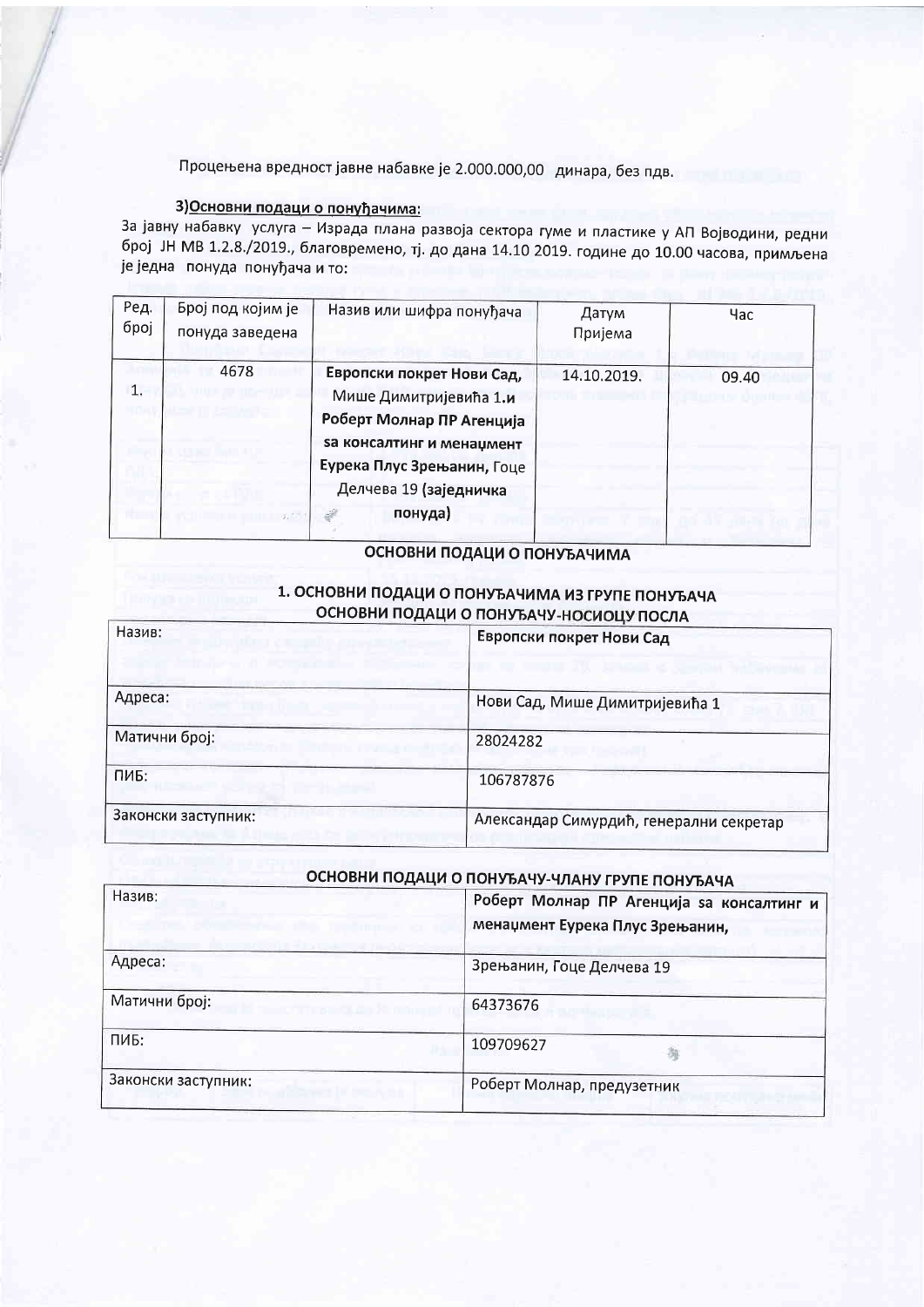## 4) Понуде које су одбијене, разлози за њихово одбијање и понуђена цена тих понуда:

5) Ако је понуда одбијена због необичајено ниске цене, детаљно образложење-начин на који је утврђена та цена:/

6) Начин примене методологије доделе пондера:

Сходно делу 5) Критеријуми за доделу уговора Конкурсне документације за јавну набавку услуга -Израда плана развоја сектора гуме и пластике у АП Војводини, редни број ЈН МВ 1.2.8./2019., критеријум за доделу уговора је најнижа понуђена цена.

Понуђачи Европски покрет Нови Сад, Мише Димитријевића 1.и Роберт Молнар ПР Агенција за консалтинг и менаџмент Еурека Плус Зрењанин, Гоце Делчева 19 (заједничка понуда), чија је понуда дана 14.10.2019. године код Наручиоца заведена под редним бројем 4678, понудили је следеће:

| Укупна цена без ПДВ:                          | 1.999.560,00 динара                                                                                   |
|-----------------------------------------------|-------------------------------------------------------------------------------------------------------|
| ПДВ:                                          |                                                                                                       |
| Укупна цена са ПДВ:                           | 1.999.560,00 динара                                                                                   |
| Начин, услови и рок плаћања:                  | Вирмански на рачун понуђача, у року до 45 дана од дана                                                |
|                                               | пријема<br>исправно<br>сачињеног<br>рачуна<br>N<br>Записника<br>o                                     |
|                                               | реализованој услузи.                                                                                  |
| Рок извршења услуге:                          | 15.12.2019. године                                                                                    |
| Понуда се подноси:                            | Заједничка понуда групе понуђача                                                                      |
| Рок важења понуде:                            | 62 дана од дана отварања понуде                                                                       |
| Понуђач је доставио следећу документацију:    |                                                                                                       |
|                                               | Изјава понуђача о испуњавању обавезних услова из члана 75. Закона о јавним набавкама за               |
| понуђача носиоца посла и члана групе понуђача |                                                                                                       |
|                                               | Образац Изјаве понуђача носиоца посла и члана групе понуђача на основу члана 75. став 2. ЗЈН          |
|                                               | Доказе о испуњености додатних услова из члана 76. ЗЈН који се односе на:                              |
|                                               | -финансијски капацитет (биланс стања и успеха за претходне три године)                                |
|                                               | -пословни капацитет (Попуњен, потписан и оверен "Образац - Референтна листа", са списком              |
| реализованих услуга са потврдама);            |                                                                                                       |
|                                               | - <b>кадровски капацитет</b> (Изјава о кадровском капацитету, са фотокопијама уговора о ангажовању, и |
|                                               | биографијама за 3 лица која ће бити ангажована на реализацији предметне набавке.                      |
| Образац понуде са структуром цене             |                                                                                                       |
|                                               | Образац Изјаве о независној понуди за понуђача носиоца посла и члана групе понуђача                   |
| Модел уговора                                 |                                                                                                       |
|                                               | Средство обезбеђења као гаранција за озбиљност понуде (бланко соло меница, менично                    |
|                                               | овлашћење, фотокопија Захтева за регистрацију менице и картона депонованих потписа).                  |
| ОП Образац                                    |                                                                                                       |

Комисија је констатовала да је понуда прихватљива и одговарајућа.

Ранг листа:

| Ред.бр. | Број под којим је понуда | Назив односно шифра | Укупна понуђена цена |
|---------|--------------------------|---------------------|----------------------|
|         |                          |                     |                      |